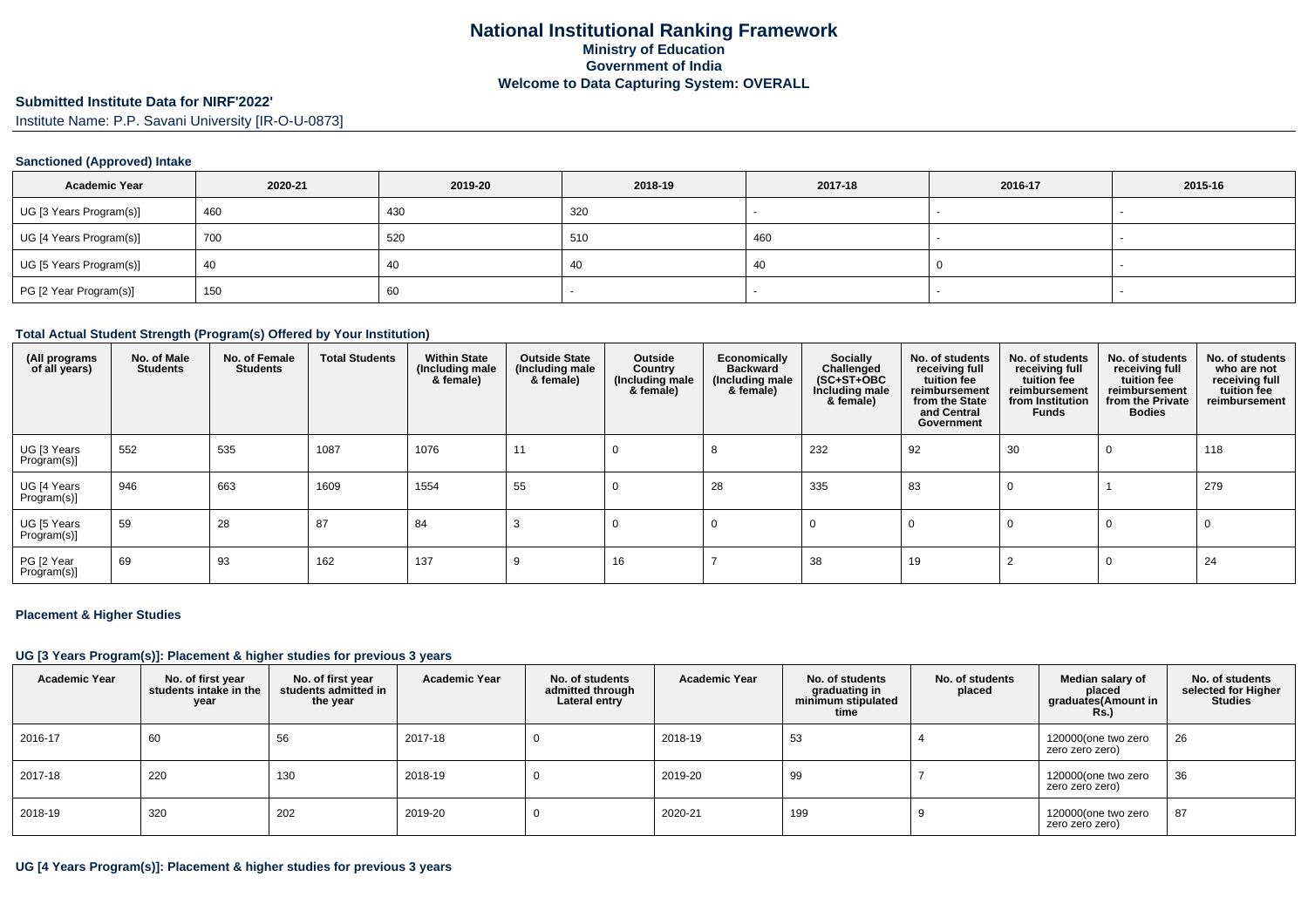| <b>Academic Year</b> | No. of first year<br>students intake in the<br>year | No. of first year<br>students admitted in<br>the year | <b>Academic Year</b> | No. of students<br>admitted through<br>Lateral entry | <b>Academic Year</b> | No. of students<br>graduating in<br>minimum stipulated<br>time | No. of students<br>placed | Median salary of<br>placed<br>graduates(Amount in<br><b>Rs.)</b> | No. of students<br>selected for Higher<br><b>Studies</b> |
|----------------------|-----------------------------------------------------|-------------------------------------------------------|----------------------|------------------------------------------------------|----------------------|----------------------------------------------------------------|---------------------------|------------------------------------------------------------------|----------------------------------------------------------|
| 2015-16              |                                                     |                                                       | 2016-17              |                                                      | 2018-19              |                                                                |                           | 0(Zero)                                                          |                                                          |
| 2016-17              | 100                                                 | 66                                                    | 2017-18              |                                                      | 2019-20              | 61                                                             |                           | 0(Zero)                                                          | 23                                                       |
| 2017-18              | 460                                                 | 305                                                   | 2018-19              | 30                                                   | 2020-21              | 266                                                            | 70                        | 270000(two seven<br>zero zero zero zero)                         | 53                                                       |

# **UG [5 Years Program(s)]: Placement & higher studies for previous 3 years**

| <b>Academic Year</b> | No. of first year<br>students intake in the<br>year | No. of first year<br>students admitted in<br>the year | <b>Academic Year</b> | No. of students<br>admitted through<br>Lateral entry | <b>Academic Year</b> | No. of students<br>graduating in<br>minimum stipulated<br>time | No. of students<br>placed | Median salary of<br>placed<br>graduates(Amount in<br><b>Rs.)</b> | No. of students<br>selected for Higher<br>Studies |
|----------------------|-----------------------------------------------------|-------------------------------------------------------|----------------------|------------------------------------------------------|----------------------|----------------------------------------------------------------|---------------------------|------------------------------------------------------------------|---------------------------------------------------|
| 2014-15              |                                                     |                                                       | 2015-16              |                                                      | 2018-19              |                                                                |                           | O(Zero)                                                          |                                                   |
| 2015-16              |                                                     |                                                       | 2016-17              |                                                      | 2019-20              |                                                                |                           | O(Zero)                                                          |                                                   |
| 2016-17              |                                                     |                                                       | 2017-18              |                                                      | 2020-21              |                                                                |                           | O(Zero)                                                          |                                                   |

# **PG [2 Years Program(s)]: Placement & higher studies for previous 3 years**

| <b>Academic Year</b> | No. of first year $ $ students intake in the<br>year | No. of first year<br>students admitted in<br>the year | <b>Academic Year</b> | No. of students graduating in minimum<br>stipulated time | No. of students<br>placed | Median salary of<br>placed<br>graduates(Amount in<br>Rs.) | No. of students<br>selected for Higher<br><b>Studies</b> |
|----------------------|------------------------------------------------------|-------------------------------------------------------|----------------------|----------------------------------------------------------|---------------------------|-----------------------------------------------------------|----------------------------------------------------------|
| 2017-18              |                                                      |                                                       | 2018-19              |                                                          |                           | O(Zero)                                                   |                                                          |
| 2018-19              |                                                      |                                                       | 2019-20              |                                                          |                           | O(Zero)                                                   |                                                          |
| 2019-20              | 60                                                   | 45                                                    | 2020-21              | 29                                                       |                           | 180000(one eight zero<br>zero zero zero)                  |                                                          |

## **Ph.D Student Details**

| Ph.D (Student pursuing doctoral program till 2020-21 Students admitted in the academic year 2020-21 should not be entered here.) |         |                                                                                                                                                           |  |  |  |  |
|----------------------------------------------------------------------------------------------------------------------------------|---------|-----------------------------------------------------------------------------------------------------------------------------------------------------------|--|--|--|--|
|                                                                                                                                  |         |                                                                                                                                                           |  |  |  |  |
|                                                                                                                                  |         |                                                                                                                                                           |  |  |  |  |
|                                                                                                                                  | 48      |                                                                                                                                                           |  |  |  |  |
| No. of Ph.D students graduated (including Integrated Ph.D)                                                                       |         |                                                                                                                                                           |  |  |  |  |
| 2020-21                                                                                                                          | 2019-20 | 2018-19                                                                                                                                                   |  |  |  |  |
|                                                                                                                                  |         |                                                                                                                                                           |  |  |  |  |
|                                                                                                                                  | O       |                                                                                                                                                           |  |  |  |  |
|                                                                                                                                  |         |                                                                                                                                                           |  |  |  |  |
| Number of students pursuing PG (MD/MS/DNB) program                                                                               |         | $\bf{0}$                                                                                                                                                  |  |  |  |  |
| No. of students Graduating in PG (MD/MS/DNB) program                                                                             |         |                                                                                                                                                           |  |  |  |  |
| 2020-21<br>2019-20<br>2018-19                                                                                                    |         |                                                                                                                                                           |  |  |  |  |
|                                                                                                                                  |         | <b>Total Students</b><br>PG (Student pursuing MD/MS/DNB program till 2020-21 Students admitted in the academic year 2021 - 22 should not be entered here) |  |  |  |  |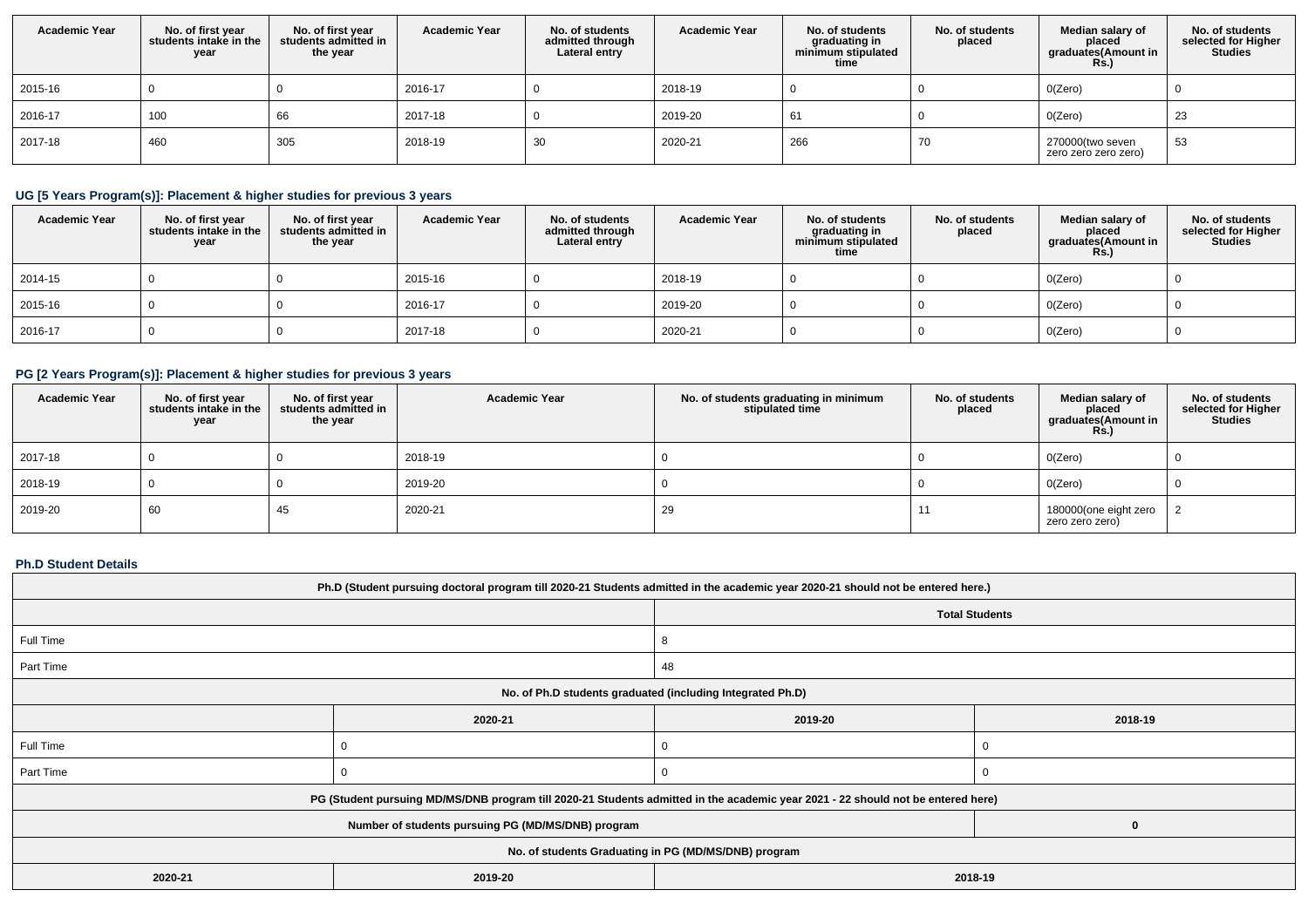|--|--|--|

#### **Online Education**

| I. Does all programs/courses were completed on time.                                            |                                                                                       | Yes                                                                                                                                                                                                                                                                                                                                                                                                                                                                                                |                                                |  |  |
|-------------------------------------------------------------------------------------------------|---------------------------------------------------------------------------------------|----------------------------------------------------------------------------------------------------------------------------------------------------------------------------------------------------------------------------------------------------------------------------------------------------------------------------------------------------------------------------------------------------------------------------------------------------------------------------------------------------|------------------------------------------------|--|--|
| 2. Measures taken to complete the syllabus of courses and programs.                             |                                                                                       | University has taken sufficient steps to complete the syllabus on time and to make sure that students' education doesn't suffer<br>because of covid. Immediately lectures were started on Google meet. Videos were also recorded and were given to students to do<br>the revision. Assignments were submitted by Google classrooms. Students were encouraged to do self-study as well. For<br>practicals, students were called to college in small groups once approval was given from Government. |                                                |  |  |
| 3. The period of delay in completion of syllabus (in months).                                   |                                                                                       |                                                                                                                                                                                                                                                                                                                                                                                                                                                                                                    |                                                |  |  |
| 4. The period of delay in conducting exams (in months).                                         |                                                                                       |                                                                                                                                                                                                                                                                                                                                                                                                                                                                                                    |                                                |  |  |
| <b>Portal Name</b>                                                                              | No, of students offered online courses which have credit<br>transferred to transcript |                                                                                                                                                                                                                                                                                                                                                                                                                                                                                                    | Total no. of credits transferred to transcript |  |  |
| Swayam                                                                                          |                                                                                       |                                                                                                                                                                                                                                                                                                                                                                                                                                                                                                    |                                                |  |  |
| 5. No. of courses developed and available online on Swayam platform by your institution faculty |                                                                                       |                                                                                                                                                                                                                                                                                                                                                                                                                                                                                                    |                                                |  |  |

# **Financial Resources: Utilised Amount for the Capital expenditure for previous 3 years**

| <b>Academic Year</b>                                                                                 | 2020-21                                            | 2019-20                                               | 2018-19                                           |  |  |  |  |
|------------------------------------------------------------------------------------------------------|----------------------------------------------------|-------------------------------------------------------|---------------------------------------------------|--|--|--|--|
|                                                                                                      | <b>Utilised Amount</b>                             |                                                       | <b>Utilised Amount</b>                            |  |  |  |  |
| Annual Capital Expenditure on Academic Activities and Resources (excluding expenditure on buildings) |                                                    |                                                       |                                                   |  |  |  |  |
| Library                                                                                              | 3340597 (three three four zero five nine seven)    | 1561064 (one five six one zero six four)              | 1126469 (one one two six four six nine)           |  |  |  |  |
| New Equipment for Laboratories                                                                       | 3327160 (three three two seven one six zero)       | 34847603 (three four eight four seven six zero three) | 3041247 (three zero four one two four seven)      |  |  |  |  |
| <b>Engineering Workshops</b>                                                                         | 988442 (nine eight eight four four two)            | 7944509 (seven nine four four five zero nine)         | 13136630 (one three one three six six three zero) |  |  |  |  |
| Other expenditure on creation of Capital Assets (excluding<br>expenditure on Land and Building)      | 12998763 (one two nine nine eight seven six three) | 2036122 (two zero three six one two two)              | 1654808 (one six five four eight zero eight)      |  |  |  |  |

# **Financial Resources: Utilised Amount for the Operational expenditure for previous 3 years**

| <b>Academic Year</b>                                                                                                                                                                            | 2020-21                                               | 2019-20                                          | 2018-19                                           |  |  |  |  |
|-------------------------------------------------------------------------------------------------------------------------------------------------------------------------------------------------|-------------------------------------------------------|--------------------------------------------------|---------------------------------------------------|--|--|--|--|
|                                                                                                                                                                                                 | <b>Utilised Amount</b>                                |                                                  | <b>Utilised Amount</b>                            |  |  |  |  |
| <b>Annual Operational Expenditure</b>                                                                                                                                                           |                                                       |                                                  |                                                   |  |  |  |  |
| Salaries (Teaching and Non Teaching staff)                                                                                                                                                      | 86489987 (eight six four eight nine nine eight seven) | 86260022 (eight six two six zero zero two two)   | 62721237 (six two seven two one two three seven)  |  |  |  |  |
| Maintenance of Academic Infrastructure or consumables and<br>other running expenditures (excluding maintenance of hostels<br>and allied services, rent of the building, depreciation cost, etc) | 4081616 (four zero eight one six one six)             | 14486520 (one four four eight six five two zero) | 13514445 (one three five one four four four five) |  |  |  |  |
| Seminars/Conferences/Workshops                                                                                                                                                                  | 5273787 (five two seven three seven eight seven)      | 1483679 (one four eight three six seven nine)    | 2884830 (two eight eight four eight three zero)   |  |  |  |  |

**IPR**

| Calendar year            | 2020 | 2019 | 2018 |
|--------------------------|------|------|------|
| No. of Patents Published |      |      |      |
| No. of Patents Granted   |      |      |      |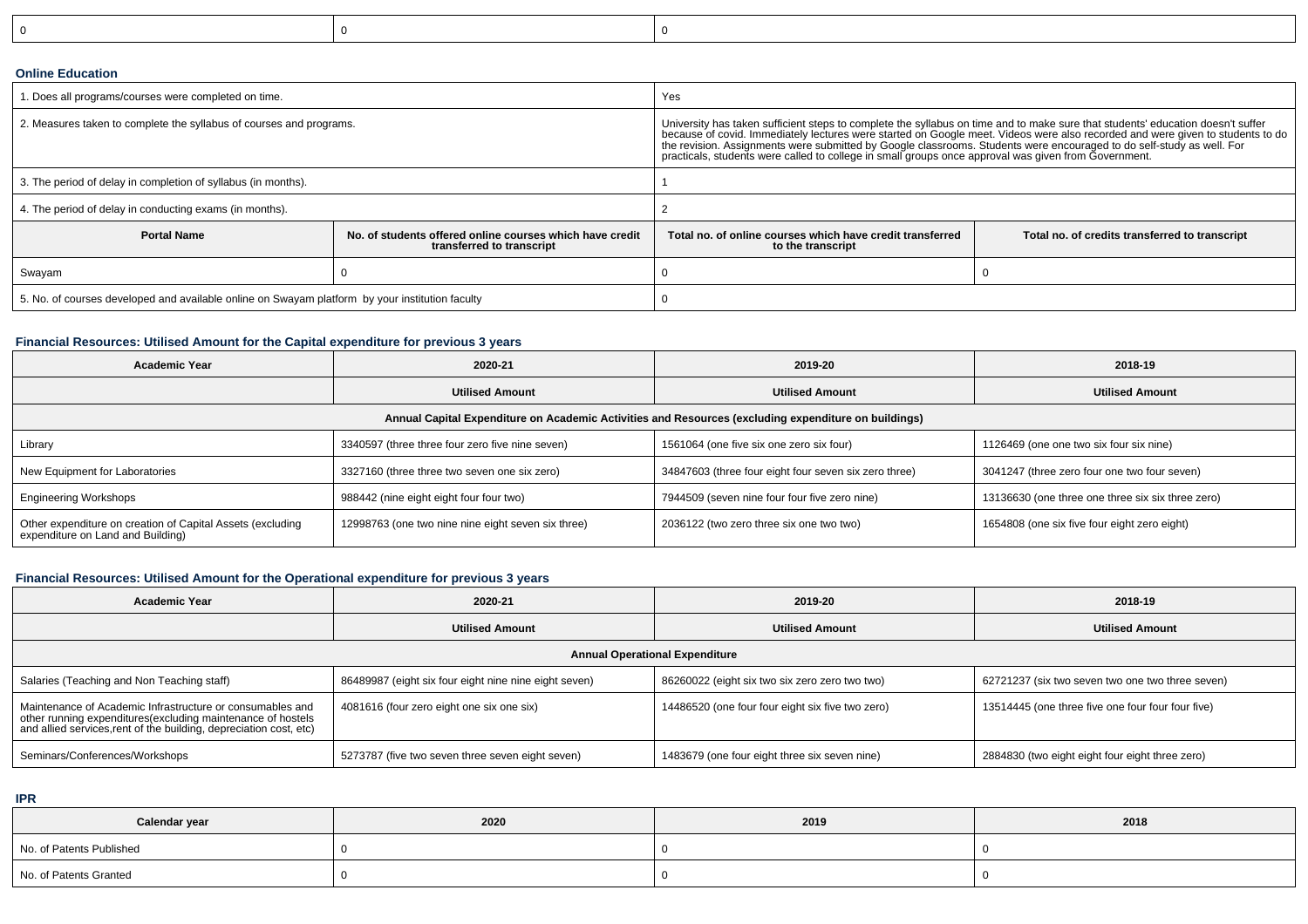#### **Sponsored Research Details**

| <b>Financial Year</b>                    | 2020-21 | 2019-20                       | 2018-19                      |
|------------------------------------------|---------|-------------------------------|------------------------------|
| Total no. of Sponsored Projects          |         |                               |                              |
| Total no. of Funding Agencies            |         |                               |                              |
| Total Amount Received (Amount in Rupees) |         | 400000                        | 420000                       |
| Amount Received in Words                 | Zero    | Four Zero zero zero zero zero | four two zero zero zero zero |

## **Consultancy Project Details**

| <b>Financial Year</b>                    | 2020-21                            | 2019-20                            | 2018-19                  |
|------------------------------------------|------------------------------------|------------------------------------|--------------------------|
| Total no. of Consultancy Projects        |                                    |                                    |                          |
| Total no. of Client Organizations        |                                    |                                    |                          |
| Total Amount Received (Amount in Rupees) | 2313000                            | 5900000                            | 50000                    |
| Amount Received in Words                 | two three one three zero zero zero | five nine zero zero zero zero zero | five zero zero zero zero |

# **Executive Development Program/Management Development Programs**

| <b>Financial Year</b>                                                             | 2020-21                  | 2019-20                         | 2018-19 |
|-----------------------------------------------------------------------------------|--------------------------|---------------------------------|---------|
| Total no. of Executive Development Programs/ Management<br>Development Programs   |                          |                                 |         |
| Total no. of Participants                                                         | 62                       | 1251                            |         |
| Total Annual Earnings (Amount in Rupees)(Excluding Lodging<br>& Boarding Charges) | 36000                    | 177985                          |         |
| Total Annual Earnings in Words                                                    | three six zero zero zero | one seven seven nine eight five | Zero    |

# **PCS Facilities: Facilities of physically challenged students**

| 1. Do your institution buildings have Lifts/Ramps?                                                                                                         | Yes, more than 80% of the buildings |
|------------------------------------------------------------------------------------------------------------------------------------------------------------|-------------------------------------|
| 2. Do your institution have provision for walking aids, including wheelchairs and transportation from one building to another for<br>handicapped students? | Yes                                 |
| 3. Do your institution buildings have specially designed toilets for handicapped students?                                                                 | Yes, more than 80% of the buildings |

#### **Accreditation**

### **NBA Accreditation**

| . NC<br>a valid NBA Accreditation?<br>TIISUUUE HAVE A ' |
|---------------------------------------------------------|
|---------------------------------------------------------|

## **NAAC Accreditation**

| $\overline{M}$<br><b>AIA A</b><br>Doe<br>→ valid NAAC Accreditation.<br>` vour institute nave a ∖<br>--<br>◡⊮ו |  |
|----------------------------------------------------------------------------------------------------------------|--|
|----------------------------------------------------------------------------------------------------------------|--|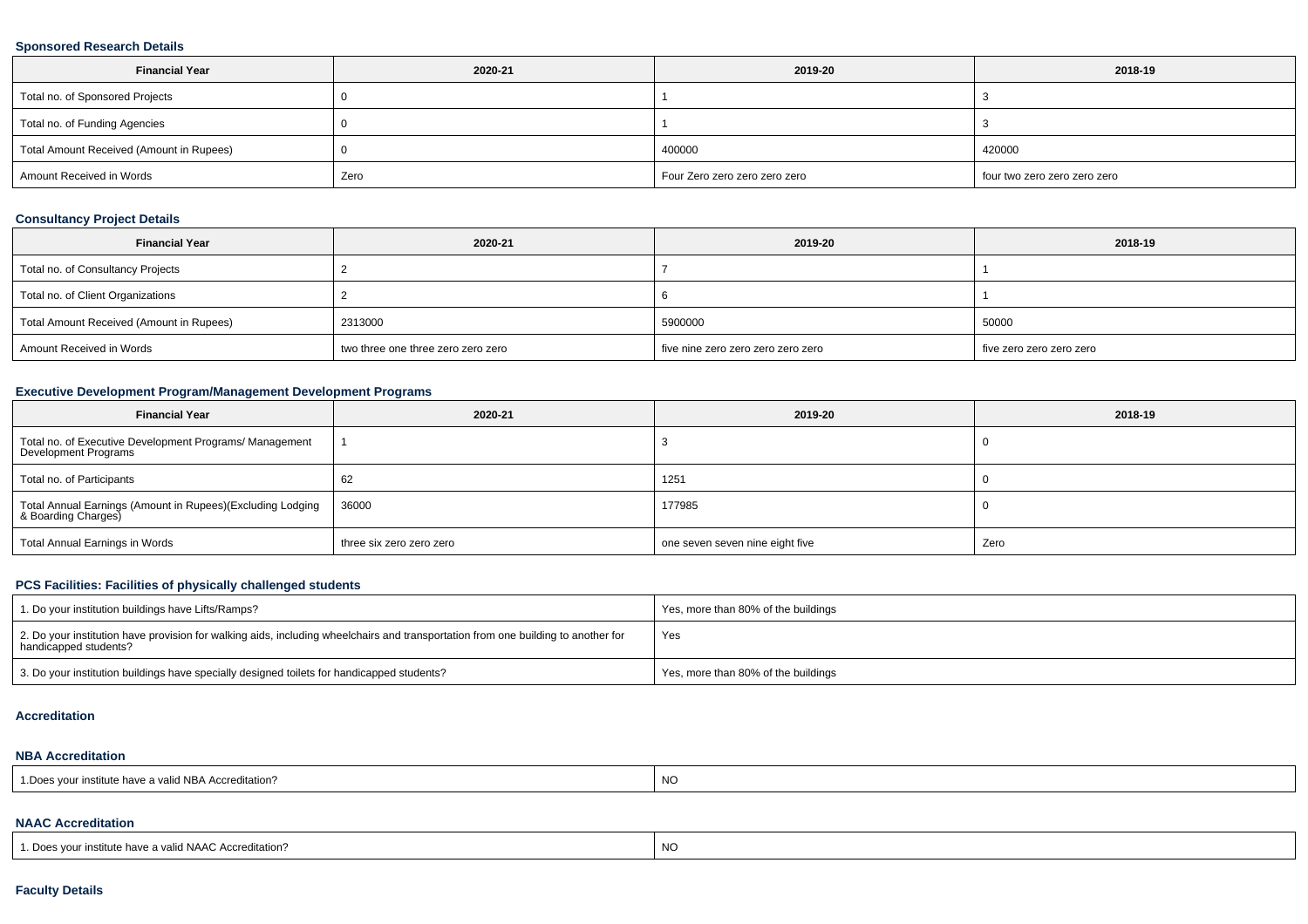| Srno           | Name                              | Age | <b>Designation</b>                                  | Gender | Qualification     | Experience (In<br>Months) | <b>Currently working</b><br>with institution? | <b>Joining Date</b> | <b>Leaving Date</b>      | <b>Association type</b> |
|----------------|-----------------------------------|-----|-----------------------------------------------------|--------|-------------------|---------------------------|-----------------------------------------------|---------------------|--------------------------|-------------------------|
| $\mathbf{1}$   | Alpesh Golakiya                   | 31  | <b>Assistant Professor</b>                          | Male   | B. Arch           | 42                        | Yes                                           | 01-08-2017          | $\overline{\phantom{a}}$ | Visiting                |
| $\overline{2}$ | Ashwin Modi                       | 62  | Professor                                           | Male   | B. Arch           | 444                       | Yes                                           | 01-06-2017          | $\overline{\phantom{a}}$ | Regular                 |
| 3              | <b>CHAITALI SHROFF</b>            | 45  | Professor                                           | Female | M.Plan            | 240                       | No                                            | 01-01-2020          | 13-01-2021               | Regular                 |
| 4              | Devanshi Shah                     | 25  | <b>Assistant Professor</b>                          | Female | M.Arch.           | 6                         | Yes                                           | 26-07-2021          | $\overline{\phantom{a}}$ | Regular                 |
| 5              | Eeshan Vairagkar                  | 30  | <b>Assistant Professor</b>                          | Male   | M.Arch.           | 66                        | Yes                                           | 18-01-2021          | $\overline{\phantom{a}}$ | Regular                 |
| 6              | <b>GIRISH PANCHAL</b>             | 67  | <b>Assistant Professor</b>                          | Male   | B. Arch           | 420                       | No                                            | 01-02-2017          | 18-12-2020               | Regular                 |
| 7              | Janak Kaur Khalsa                 | 32  | <b>Assistant Professor</b>                          | Female | M.Plan            | 66                        | No                                            | 01-08-2017          | 07-07-2021               | Regular                 |
| 8              | <b>KASHYAP</b><br>DHIRAJLAL BHUVA | 36  | <b>Assistant Professor</b>                          | Male   | M.Arch.           | 134                       | No                                            | 06-03-2019          | 08-08-2020               | Regular                 |
| 9              | Keval Valambia                    | 36  | Associate Professor                                 | Male   | M.Arch.           | 162                       | Yes                                           | 27-01-2021          | $\overline{\phantom{a}}$ | Adhoc / Contractual     |
| 10             | <b>MAITRI BUCH</b>                | 36  | <b>Assistant Professor</b>                          | Female | B. Arch           | 156                       | Yes                                           | 01-07-2019          | $\mathbf{u}$             | Regular                 |
| 11             | RAJENDRASINH<br><b>PARDESHI</b>   | 61  | Dean / Principal /<br>Director / Vice<br>Chancellor | Male   | M.Plan            | 435                       | Yes                                           | 17-06-2019          | $\overline{\phantom{a}}$ | Regular                 |
| 12             | Rajesh Joshi                      | 63  | <b>Assistant Professor</b>                          | Male   | B. Arch           | 114                       | Yes                                           | 26-07-2021          | $\mathbf{u}$             | Regular                 |
| 13             | <b>RUCHI GANDHI</b>               | 38  | <b>Assistant Professor</b>                          | Female | M.Arch.           | 42                        | Yes                                           | 15-05-2018          | $\overline{\phantom{a}}$ | Regular                 |
| 14             | SAGAR DESAI                       | 35  | Associate Professor                                 | Male   | M.S. Architecture | 114                       | Yes                                           | 06-03-2019          | $\overline{\phantom{a}}$ | Regular                 |
| 15             | SHAHBUDDIN<br><b>CONTRACTOR</b>   | 38  | <b>Assistant Professor</b>                          | Male   | B. Arch           | 156                       | Yes                                           | 11-01-2019          | $\overline{\phantom{a}}$ | Regular                 |
| 16             | Steffi Mathias                    | 28  | <b>Assistant Professor</b>                          | Female | B. Arch           | 72                        | Yes                                           | 26-08-2017          | $\overline{\phantom{a}}$ | Regular                 |
| 17             | Urvi Jansari                      | 32  | <b>Assistant Professor</b>                          | Female | M.Arch.           | 30                        | Yes                                           | 21-01-2021          | $\overline{\phantom{a}}$ | Regular                 |
| 18             | Vibhuti Mhatre                    | 27  | <b>Assistant Professor</b>                          | Female | B. Arch           | 30                        | Yes                                           | 06-06-2020          | $\overline{\phantom{a}}$ | Regular                 |
| 19             | Vidita Parikh                     | 32  | <b>Assistant Professor</b>                          | Female | B. Arch           | 66                        | Yes                                           | 07-01-2019          | $\mathbf{u}$             | Regular                 |
| 20             | Amrita Das                        | 30  | <b>Assistant Professor</b>                          | Female | M.A               | 6                         | Yes                                           | 29-04-2021          | $\overline{\phantom{a}}$ | Regular                 |
| 21             | Aparna Vajpayee                   | 52  | Professor                                           | Female | Ph.D              | 150                       | Yes                                           | 24-07-2021          | $\overline{\phantom{a}}$ | Regular                 |
| 22             | Devang Haribhai<br>Makwana        | 29  | <b>Assistant Professor</b>                          | Male   | M.A               | 42                        | Yes                                           | 05-06-2018          | $\overline{\phantom{a}}$ | Regular                 |
| 23             | Dr Aditee Pandya                  | 37  | <b>Assistant Professor</b>                          | Female | Ph.D              | 124                       | Yes                                           | 11-10-2018          | $\overline{\phantom{a}}$ | Regular                 |
| 24             | Dr Anish Kumar<br>Sharma          | 34  | Dean / Principal /<br>Director / Vice<br>Chancellor | Male   | Ph.D              | 75                        | Yes                                           | 21-07-2016          | $\overline{\phantom{a}}$ | Regular                 |
| 25             | Dr Ankita Khanna                  | 41  | Professor                                           | Female | Ph.D              | 242                       | No                                            | 19-02-2020          | 30-10-2021               | Regular                 |
| 26             | Dr Aparna Singh                   | 40  | <b>Assistant Professor</b>                          | Female | Ph.D              | 12                        | Yes                                           | 17-06-2019          | $\overline{\phantom{a}}$ | Regular                 |
| 27             | Dr Archana Negi                   | 38  | <b>Assistant Professor</b>                          | Female | Ph.D              | 114                       | Yes                                           | 19-07-2018          | ۰.                       | Regular                 |
| 28             | Dr Ashwin Santoki                 | 35  | <b>Assistant Professor</b>                          | Male   | Ph.D              | 127                       | No                                            | 04-06-2018          | 30-09-2020               | Regular                 |
| 29             | Dr Bharat Solanki                 | 34  | <b>Assistant Professor</b>                          | Male   | Ph.D              | 84                        | Yes                                           | 11-06-2018          | ۰.                       | Regular                 |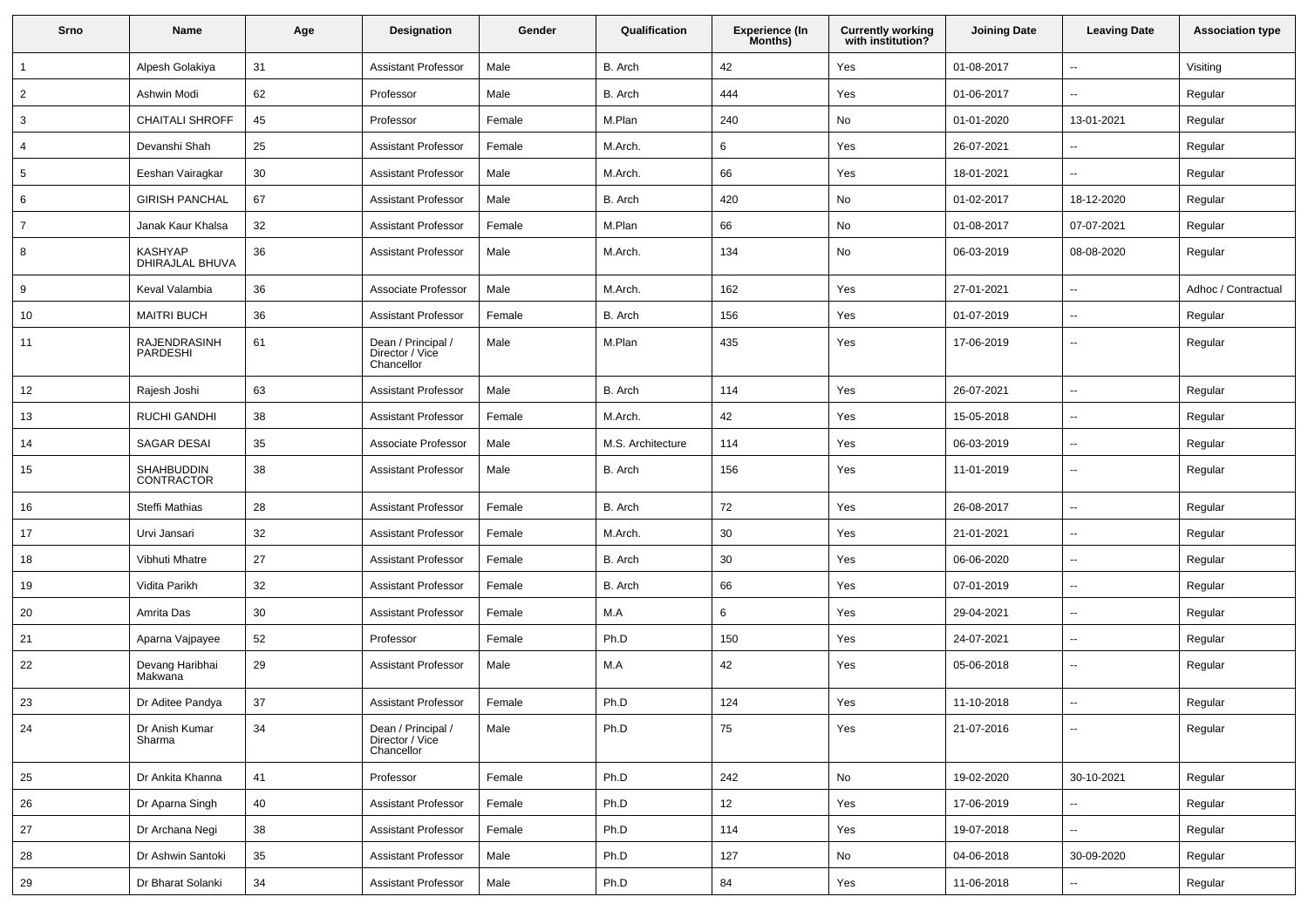| 30 | Dr Bharatkumar<br>kanoje        | 36 | <b>Assistant Professor</b>                          | Male   | Ph.D   | 30  | Yes | 16-09-2020 | $\overline{\phantom{a}}$ | Regular             |
|----|---------------------------------|----|-----------------------------------------------------|--------|--------|-----|-----|------------|--------------------------|---------------------|
| 31 | Dr Pankaj Gandhi                | 49 | Professor                                           | Male   | Ph.D   | 300 | No  | 01-09-2017 | 16-08-2021               | Regular             |
| 32 | Dr Sadafara Pillai              | 32 | <b>Assistant Professor</b>                          | Female | Ph.D   | 54  | Yes | 23-06-2017 | -−                       | Regular             |
| 33 | Dr Sangha Bijekar               | 35 | <b>Assistant Professor</b>                          | Female | Ph.D   | 54  | Yes | 27-06-2017 | н.                       | Regular             |
| 34 | Dr Santosh Kumar                | 54 | Dean / Principal /<br>Director / Vice<br>Chancellor | Male   | Ph.D   | 365 | No  | 25-10-2019 | 22-05-2021               | Regular             |
| 35 | Dr Sheetal Kamble               | 31 | <b>Assistant Professor</b>                          | Female | Ph.D   | 18  | Yes | 24-06-2019 | -−                       | Regular             |
| 36 | Dr Tejal Patel                  | 38 | Associate Professor                                 | Female | Ph.D   | 135 | Yes | 16-06-2017 | $\overline{\phantom{a}}$ | Regular             |
| 37 | Dr Vishal Negi                  | 41 | <b>Assistant Professor</b>                          | Male   | Ph.D   | 63  | Yes | 19-07-2018 | --                       | Regular             |
| 38 | DrParag Sanghani                | 45 | Professor                                           | Male   | Ph.D   | 294 | Yes | 01-07-2016 | $\overline{\phantom{a}}$ | Regular             |
| 39 | Hiren K Patel                   | 32 | Associate Professor                                 | Male   | Ph.D   | 126 | Yes | 01-07-2016 | $\overline{\phantom{a}}$ | Regular             |
| 40 | Jainish Bhagat                  | 32 | Associate Professor                                 | Male   | Ph.D   | 138 | Yes | 18-02-2021 | --                       | Regular             |
| 41 | Jyotsna Pandit                  | 28 | <b>Assistant Professor</b>                          | Female | Ph.D   | 18  | Yes | 01-07-2021 | ⊷.                       | Regular             |
| 42 | Kamal Chakravartty              | 67 | Professor                                           | Male   | Ph.D   | 234 | Yes | 08-01-2021 | $\overline{\phantom{a}}$ | Regular             |
| 43 | Mr Ramraj Malav                 | 28 | <b>Assistant Professor</b>                          | Male   | M.COM  | 30  | Yes | 21-05-2018 | --                       | Regular             |
| 44 | Mr Ranchhod bhai<br>Patel       | 69 | Professor                                           | Male   | M.COM  | 414 | Yes | 01-05-2019 | $\overline{\phantom{a}}$ | Regular             |
| 45 | Ms Khyati Harkhani              | 30 | <b>Assistant Professor</b>                          | Female | M.Sc.  | 6   | Yes | 17-06-2019 | -−                       | Regular             |
| 46 | Ms Niyati Desai                 | 25 | <b>Assistant Professor</b>                          | Female | M.Sc.  | 18  | No  | 10-12-2020 | 02-02-2021               | Regular             |
| 47 | Ms Prablin Kaur<br>Ghura        | 26 | <b>Assistant Professor</b>                          | Female | M.Sc.  | 30  | Yes | 13-08-2019 | --                       | Regular             |
| 48 | Nirali Kantharia                | 25 | <b>Assistant Professor</b>                          | Female | M.COM  | 24  | Yes | 07-07-2021 | --                       | Regular             |
| 49 | Nishant Agrawal                 | 31 | <b>Assistant Professor</b>                          | Male   | MBA    | 42  | Yes | 16-01-2021 | $\overline{\phantom{a}}$ | Regular             |
| 50 | <b>Prince Grovar</b>            | 31 | <b>Assistant Professor</b>                          | Male   | M.A    | 90  | Yes | 21-07-2021 | $\overline{\phantom{a}}$ | Regular             |
| 51 | Sabir Khan Pathan               | 37 | <b>Assistant Professor</b>                          | Male   | Ph.D   | 54  | Yes | 01-03-2021 | --                       | Regular             |
| 52 | Sayyeda Jatinwala               | 27 | <b>Assistant Professor</b>                          | Female | MBA    | 42  | Yes | 13-08-2018 | $\overline{\phantom{a}}$ | Regular             |
| 53 | <b>Shekhar Tiwari</b>           | 40 | <b>Assistant Professor</b>                          | Male   | Ph.D   | 30  | Yes | 09-02-2021 | $\overline{\phantom{a}}$ | Adhoc / Contractual |
| 54 | Sweta Bera                      | 28 | <b>Assistant Professor</b>                          | Female | M.Sc.  | 6   | Yes | 23-07-2021 | $\sim$                   | Regular             |
| 55 | Abhinav Desai                   | 32 | <b>Assistant Professor</b>                          | Male   | Ph.D   | 54  | Yes | 25-11-2020 | ш.                       | Regular             |
| 56 | <b>ABHISHEK</b><br>SEVWALA      | 33 | <b>Assistant Professor</b>                          | Male   | M.Tech | 29  | No  | 02-07-2018 | 15-06-2021               | Regular             |
| 57 | Ashish Desai                    | 33 | <b>Assistant Professor</b>                          | Male   | M.Tech | 114 | Yes | 01-02-2021 | -−                       | Regular             |
| 58 | <b>BHUMIKA CHOKSI</b>           | 34 | <b>Assistant Professor</b>                          | Female | Ph.D   | 28  | No  | 03-06-2019 | 07-05-2020               | Regular             |
| 59 | DEEPAK KUMAR<br><b>HARITWAL</b> | 27 | <b>Assistant Professor</b>                          | Male   | M.E.   | 24  | No  | 17-06-2019 | 31-01-2020               | Regular             |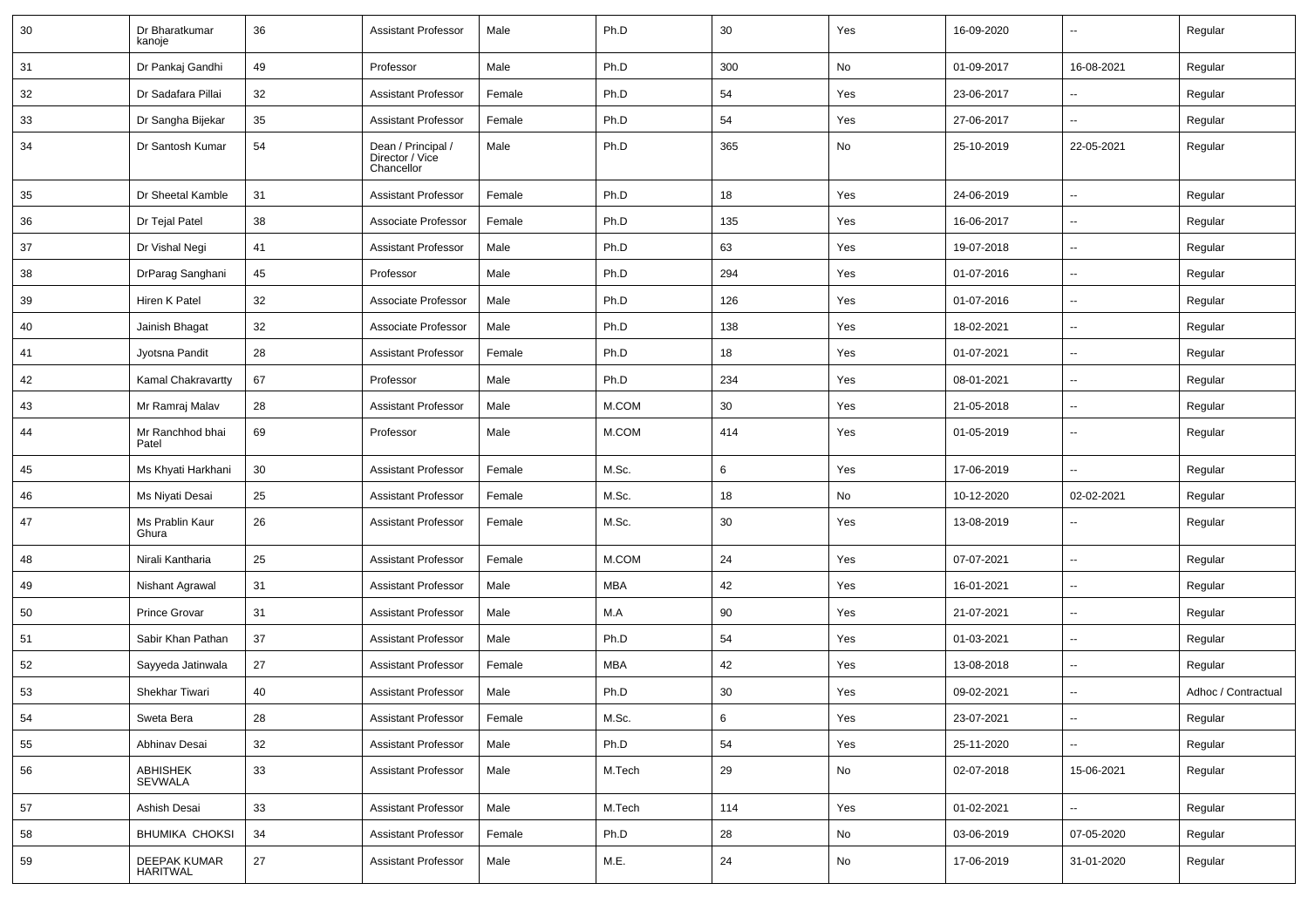| 60 | DIVYANG GOR                      | 30 | <b>Assistant Professor</b> | Male   | M.Sc.(Engg) | 76  | No  | 01-07-2017 | 28-08-2021               | Regular |
|----|----------------------------------|----|----------------------------|--------|-------------|-----|-----|------------|--------------------------|---------|
| 61 | Dr Ankitkumar Patel              | 29 | <b>Assistant Professor</b> | Male   | Ph.D        | 72  | Yes | 02-08-2019 | Ш,                       | Regular |
| 62 | Dr ASHISH JANI                   | 44 | Associate Professor        | Male   | Ph.D        | 173 | No  | 01-07-2017 | 15-09-2020               | Regular |
| 63 | Dr DEEPAK SINGH<br><b>PANWAR</b> | 32 | <b>Assistant Professor</b> | Male   | Ph.D        | 90  | Yes | 05-07-2019 |                          | Regular |
| 64 | DR GAURAV<br><b>THAKARAR</b>     | 33 | <b>Assistant Professor</b> | Male   | Ph.D        | 120 | Yes | 27-07-2017 | --                       | Regular |
| 65 | Dr Jasleen Kaur                  | 36 | Associate Professor        | Female | Ph.D        | 180 | Yes | 01-08-2018 | --                       | Regular |
| 66 | Dr Niraj Shah                    | 43 | Professor                  | Male   | Ph.D        | 276 | Yes | 01-07-2017 | $\overline{\phantom{a}}$ | Regular |
| 67 | Dr Vijay Kumar Saw               | 33 | <b>Assistant Professor</b> | Male   | Ph.D        | 32  | Yes | 03-06-2019 | $\overline{\phantom{a}}$ | Regular |
| 68 | <b>HEMANGINI PATEL</b>           | 30 | Lecturer                   | Female | M.E.        | 34  | Yes | 03-12-2019 | ⊷.                       | Regular |
| 69 | Himanshu<br>Kobargade            | 34 | <b>Assistant Professor</b> | Male   | M.A         | 66  | Yes | 29-08-2017 | --                       | Regular |
| 70 | Mr Amir Patel                    | 33 | <b>Assistant Professor</b> | Male   | M.E.        | 114 | Yes | 01-06-2017 | $\overline{\phantom{a}}$ | Regular |
| 71 | Mr Bhavin J Rana                 | 29 | <b>Assistant Professor</b> | Male   | M.E.        | 48  | Yes | 22-07-2019 | $\overline{a}$           | Regular |
| 72 | Mr Chandresh<br>Kumbhani         | 26 | <b>Assistant Professor</b> | Male   | M.E.        | 24  | Yes | 17-06-2019 | --                       | Regular |
| 73 | Mr DEVEN RAMANI                  | 30 | <b>Assistant Professor</b> | Male   | M.Sc.(Engg) | 56  | No  | 17-07-2017 | 20-05-2020               | Regular |
| 74 | Mr Hardik Majiwala               | 30 | <b>Assistant Professor</b> | Male   | M.Tech      | 84  | Yes | 01-07-2017 |                          | Regular |
| 75 | Mr Jigesh Mehta                  | 28 | <b>Assistant Professor</b> | Male   | M.E.        | 72  | Yes | 10-07-2018 | $\overline{\phantom{a}}$ | Regular |
| 76 | Mr Keval Jariwala                | 28 | <b>Assistant Professor</b> | Male   | M.E.        | 36  | Yes | 06-01-2020 | н.                       | Regular |
| 77 | Mr Mithlesh Kumar<br>Yadav       | 29 | <b>Assistant Professor</b> | Male   | M.Tech      | 36  | Yes | 15-07-2019 | $\overline{\phantom{a}}$ | Regular |
| 78 | Mr Mitul Raj                     | 31 | <b>Assistant Professor</b> | Male   | M.E.        | 80  | Yes | 16-05-2017 | $\overline{\phantom{a}}$ | Regular |
| 79 | Mr Mitulkumar Patel              | 30 | <b>Assistant Professor</b> | Male   | M.Tech      | 80  | Yes | 02-07-2018 |                          | Regular |
| 80 | Mr NIRAL DESAI                   | 30 | <b>Assistant Professor</b> | Male   | M.Sc(Phy)   | 29  | No  | 27-05-2019 | 17-09-2020               | Regular |
| 81 | Mr Paresh Mistry                 | 35 | <b>Assistant Professor</b> | Male   | M.Tech      | 124 | Yes | 01-07-2017 | --                       | Regular |
| 82 | Mr Ravi<br>Dhandhukiya           | 26 | <b>Assistant Professor</b> | Male   | M.Sc.       | 48  | Yes | 26-07-2019 | ⊷.                       | Regular |
| 83 | Mr Raviraj Chauhan               | 30 | <b>Assistant Professor</b> | Male   | M.Tech      | 86  | Yes | 02-07-2018 | -−                       | Regular |
| 84 | Ms Aarti Patel                   | 26 | <b>Assistant Professor</b> | Female | M.E.        | 36  | Yes | 10-06-2019 | $\sim$                   | Regular |
| 85 | Ms Bannishikha<br>Banerjee       | 28 | <b>Assistant Professor</b> | Female | M.E.        | 60  | Yes | 17-09-2018 | $\sim$                   | Regular |
| 86 | Ms Jagruti Boda                  | 25 | <b>Assistant Professor</b> | Female | M.E.        | 24  | Yes | 02-12-2019 | $\overline{\phantom{a}}$ | Regular |
| 87 | Ms Meera Patel                   | 31 | <b>Assistant Professor</b> | Female | M. Phil     | 108 | Yes | 19-07-2017 | $\sim$                   | Regular |
| 88 | Ms Nafisa Shaikh                 | 35 | <b>Assistant Professor</b> | Female | M.E.        | 114 | Yes | 01-07-2017 | ш.                       | Regular |
| 89 | Ms Neha Shah                     | 32 | <b>Assistant Professor</b> | Female | M.Tech      | 96  | Yes | 22-01-2018 | $\overline{\phantom{a}}$ | Regular |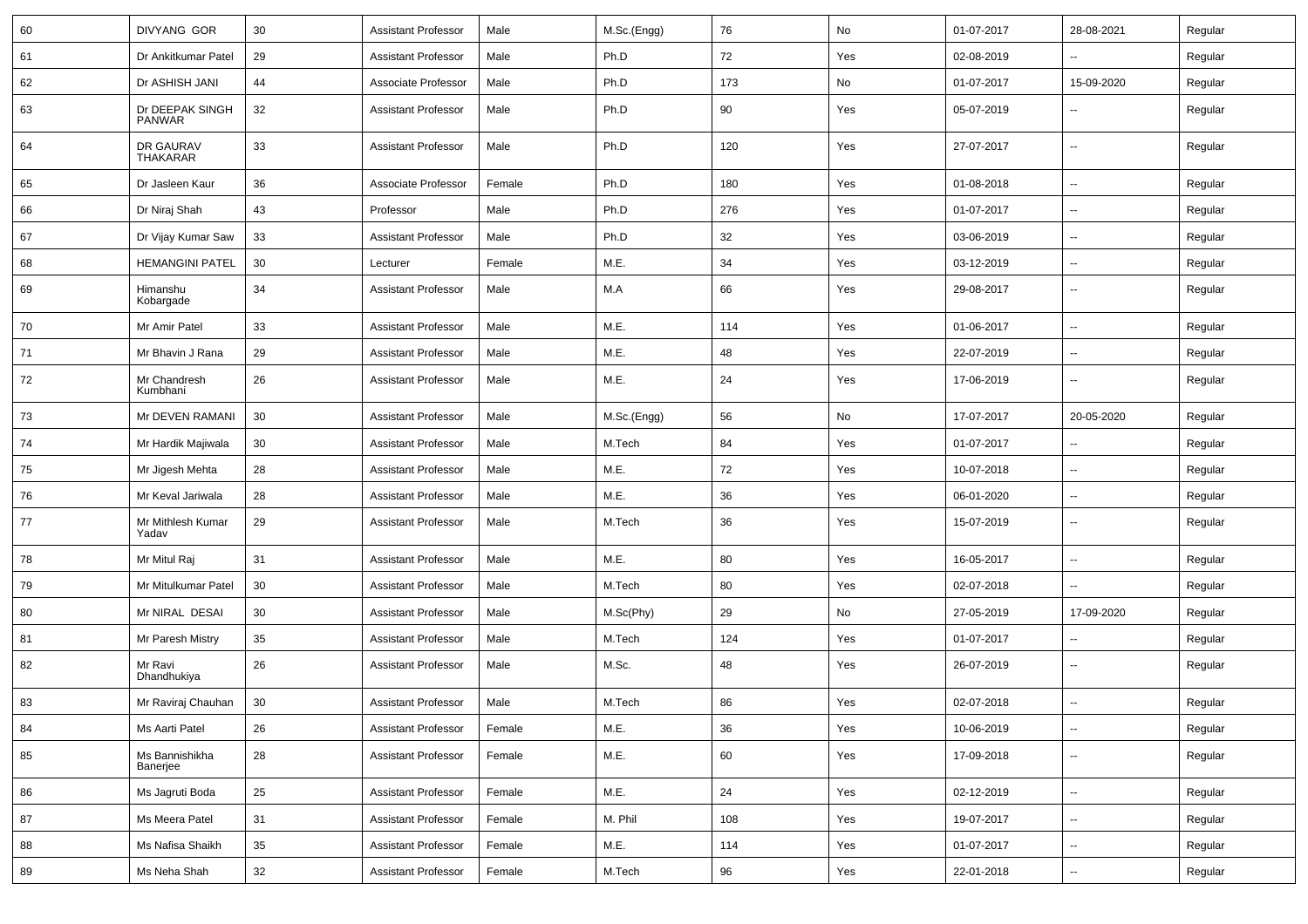| 90  | Ms Pankty Fruitwala         | 25 | <b>Assistant Professor</b>                          | Female | M.Sc.          | 26  | Yes | 26-07-2019 | $\sim$                   | Regular |
|-----|-----------------------------|----|-----------------------------------------------------|--------|----------------|-----|-----|------------|--------------------------|---------|
| 91  | Ms Payal Bhatt              | 26 | <b>Assistant Professor</b>                          | Female | M.A            | 48  | Yes | 15-06-2018 | $\sim$                   | Regular |
| 92  | PALAKKUMAR<br><b>PATEL</b>  | 30 | <b>Assistant Professor</b>                          | Male   | M.E.           | 72  | Yes | 01-06-2017 | $\sim$                   | Regular |
| 93  | PRATIK SAILOR               | 33 | <b>Assistant Professor</b>                          | Male   | <b>MCA</b>     | 40  | No  | 02-12-2019 | 30-03-2020               | Regular |
| 94  | Rahul Sinha                 | 33 | <b>Assistant Professor</b>                          | Male   | Ph.D           | 42  | Yes | 01-12-2020 |                          | Regular |
| 95  | RESHMA LAKHANI              | 40 | <b>Assistant Professor</b>                          | Female | M.E.           | 36  | No  | 02-07-2018 | 31-07-2019               | Regular |
| 96  | SATISH MAURYA               | 37 | <b>Assistant Professor</b>                          | Male   | M.E.           | 50  | No  | 15-07-2019 | 05-03-2021               | Regular |
| 97  | <b>SOFIA AHMED</b>          | 28 | <b>Assistant Professor</b>                          | Female | M.E.           | 63  | Yes | 02-07-2018 |                          | Regular |
| 98  | UNNATI ACHARYA              | 26 | <b>Assistant Professor</b>                          | Female | M.E.           | 22  | No  | 24-06-2019 | 05-03-2021               | Regular |
| 99  | <b>URVI PATEL</b>           | 26 | <b>Assistant Professor</b>                          | Female | M.E.           | 30  | Yes | 06-12-2019 |                          | Regular |
| 100 | VINAY KUMAR<br><b>SINGH</b> | 34 | <b>Assistant Professor</b>                          | Male   | Ph.D           | 67  | No  | 16-07-2018 | 16-04-2020               | Regular |
| 101 | Dr Bindesh Patel            | 32 | <b>Assistant Professor</b>                          | Male   | MPT(Physio)    | 96  | Yes | 01-07-2016 |                          | Regular |
| 102 | Dr Hari Babu                | 44 | Dean / Principal /<br>Director / Vice<br>Chancellor | Male   | MPT(Physio)    | 240 | Yes | 02-06-2016 | --                       | Regular |
| 103 | Dr Ashish Mathur            | 46 | Associate Professor                                 | Male   | MPT(Physio)    | 264 | Yes | 19-07-2017 |                          | Regular |
| 104 | Dr Chetana Bodar            | 29 | Lecturer                                            | Female | MPT(Physio)    | 48  | No  | 01-11-2019 | 22-10-2020               | Regular |
| 105 | Dr Payal Maheta             | 32 | <b>Assistant Professor</b>                          | Female | MPT(Physio)    | 49  | Yes | 27-09-2018 |                          | Regular |
| 106 | Dr Rahul Chhatlani          | 26 | <b>Assistant Professor</b>                          | Male   | MPT(Physio)    | 24  | No  | 03-09-2019 | 23-11-2020               | Regular |
| 107 | Dr Mona Patel               | 26 | Lecturer                                            | Female | MPT(Physio)    | 28  | Yes | 03-09-2019 | $\sim$                   | Regular |
| 108 | Dr Krishna Desai            | 26 | <b>Assistant Professor</b>                          | Female | MPT(Physio)    | 27  | Yes | 03-09-2019 | --                       | Regular |
| 109 | Mr Sateesh Biradar          | 36 | Dean / Principal /<br>Director / Vice<br>Chancellor | Male   | M.Sc.(Nursing) | 152 | Yes | 18-01-2018 | --                       | Regular |
| 110 | Ms Kinjal Mistry            | 34 | Associate Professor                                 | Female | M.Sc.(Nursing) | 145 | Yes | 16-10-2017 | --                       | Regular |
| 111 | Ms Ashwini Patil            | 33 | Associate Professor                                 | Female | M.Sc.(Nursing) | 116 | Yes | 17-01-2019 | --                       | Regular |
| 112 | Ms Mayuri Vaidya            | 29 | <b>Assistant Professor</b>                          | Female | M.Sc.(Nursing) | 97  | Yes | 01-05-2018 | --                       | Regular |
| 113 | Ms Rohini<br>Unaudnari      | 27 | Lecturer                                            | Female | M.Sc.(Nursing) | 46  | Yes | 17-09-2018 |                          | Regular |
| 114 | Ms Sejal Darbar             | 27 | Lecturer                                            | Female | M.Sc.(Nursing) | 50  | Yes | 17-09-2018 | Ξ.                       | Regular |
| 115 | Ms Percis S                 | 31 | Lecturer                                            | Female | M.Sc.(Nursing) | 85  | Yes | 01-07-2019 | Ξ.                       | Regular |
| 116 | Ms Jince Mary<br>Prasad     | 27 | Lecturer                                            | Female | M.Sc.(Nursing) | 37  | Yes | 04-11-2019 | $\overline{\phantom{a}}$ | Regular |
| 117 | Ms Zeelba Rathod            | 25 | Lecturer                                            | Female | M.Sc.(Nursing) | 38  | Yes | 07-11-2019 | Ξ.                       | Regular |
| 118 | Mr<br>Chandrashekhara       | 36 | Associate Professor                                 | Male   | M.Sc.(Nursing) | 132 | No  | 27-01-2020 | 19-02-2021               | Regular |
| 119 | Mr Sandeepkumar O           | 35 | Lecturer                                            | Male   | B.Sc.(Nursing) | 120 | No  | 05-01-2018 | 19-03-2021               | Regular |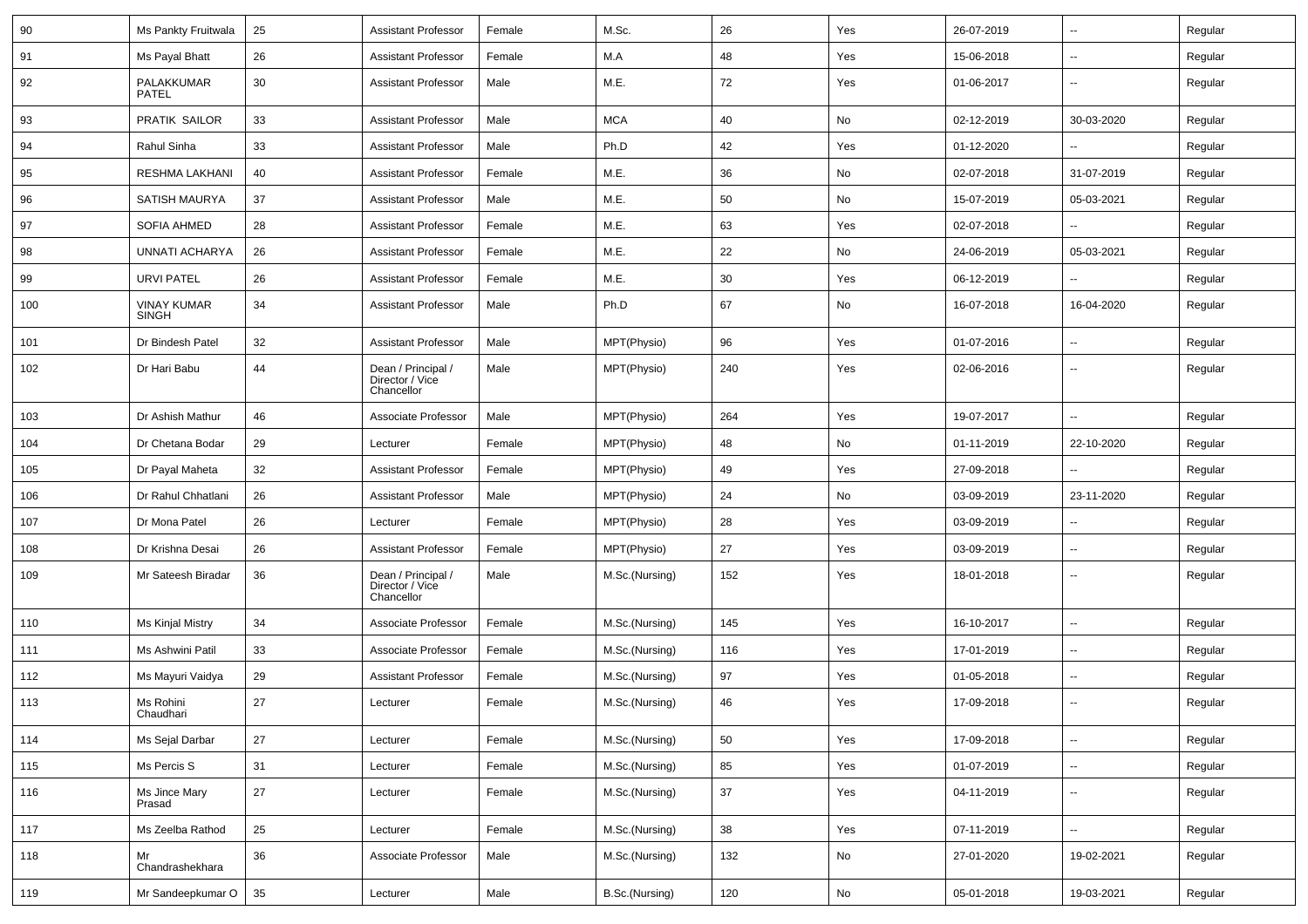| 120 | Ms Tanveera Pathan                | 26 | Lecturer                                            | Female | B.Sc.(Nursing) | 58              | Yes | 10-06-2019 | $\overline{\phantom{a}}$ | Regular |
|-----|-----------------------------------|----|-----------------------------------------------------|--------|----------------|-----------------|-----|------------|--------------------------|---------|
| 121 | Mr Abhishek<br>Ganeshgudi         | 34 | Dean / Principal /<br>Director / Vice<br>Chancellor | Male   | MFA(Fine Arts) | 144             | Yes | 04-05-2018 | --                       | Regular |
| 122 | Mr Bhavin Patel                   | 37 | Associate Professor                                 | Male   | B.Sc.          | 192             | Yes | 25-05-2018 | $\sim$                   | Regular |
| 123 | Dr Deepak<br>Vishwakarma          | 37 | <b>Assistant Professor</b>                          | Male   | <b>MPM</b>     | 126             | Yes | 27-01-2020 | -−                       | Regular |
| 124 | Jagruti Parmar                    | 26 | Lecturer                                            | Female | M.Sc.          | 48              | No  | 04-11-2019 | 03-12-2020               | Regular |
| 125 | Rohan Maheta                      | 29 | <b>Assistant Professor</b>                          | Male   | M.E.           | 60              | Yes | 01-05-2018 | $\overline{a}$           | Regular |
| 126 | <b>Dhruvi Tailor</b>              | 26 | <b>Assistant Professor</b>                          | Female | B.E            | 60              | Yes | 26-08-2017 | -−                       | Regular |
| 127 | Hiren Patel                       | 34 | <b>Assistant Professor</b>                          | Male   | B.E            | 72              | Yes | 18-09-2017 | Ξ.                       | Regular |
| 128 | Asmita Patel                      | 28 | Lecturer                                            | Female | <b>MCA</b>     | 36              | Yes | 01-06-2018 | $\sim$                   | Regular |
| 129 | Drashti Dudhatara                 | 26 | <b>Assistant Professor</b>                          | Female | <b>MCA</b>     | 48              | Yes | 27-11-2017 | ⊷.                       | Regular |
| 130 | Ms Blessi Martuise                | 32 | <b>Assistant Professor</b>                          | Female | M.Sc.(Nursing) | 73              | Yes | 17-05-2021 | $\overline{\phantom{a}}$ | Regular |
| 131 | Ms Jannet Reena<br>Purani         | 36 | Lecturer                                            | Female | M.Sc.(Nursing) | 130             | Yes | 01-06-2017 | --                       | Regular |
| 132 | Ms Jwalin<br>Priyadarshini        | 36 | Lecturer                                            | Female | B.Sc.(Nursing) | 73              | Yes | 01-01-2021 | $\overline{\phantom{a}}$ | Regular |
| 133 | Ms Jinal Daxeshbai<br>Vasonia     | 24 | Lecturer                                            | Female | B.Sc.(Nursing) | 36              | No  | 19-11-2019 | 25-10-2021               | Regular |
| 134 | Ms Diksha Singh                   | 24 | Lecturer                                            | Female | B.Sc.(Nursing) | 26              | Yes | 08-06-2020 | $\overline{\phantom{a}}$ | Regular |
| 135 | Ms Krishna Kuvarba<br>Vansia      | 24 | Lecturer                                            | Female | B.Sc.(Nursing) | 25              | Yes | 11-08-2020 | --                       | Regular |
| 136 | Ms Drashti Gajjar                 | 24 | Lecturer                                            | Female | B.Sc.(Nursing) | 24              | Yes | 01-04-2021 | $\overline{\phantom{a}}$ | Regular |
| 137 | Ms Priyanka Maurya                | 24 | Lecturer                                            | Female | B.Sc.(Nursing) | 12              | Yes | 22-02-2021 | $\overline{\phantom{a}}$ | Regular |
| 138 | Ms Parmar Unnati                  | 22 | Lecturer                                            | Female | B.Sc.(Nursing) | 12              | Yes | 22-02-2021 | ⊷.                       | Regular |
| 139 | Dr Neepa Pandya                   | 46 | Professor                                           | Female | Ph.D           | 248             | Yes | 20-03-2021 | ⊷.                       | Regular |
| 140 | Dr Aditi Shah                     | 27 | <b>Assistant Professor</b>                          | Female | MPT(Physio)    | 48              | Yes | 13-02-2021 | $\overline{\phantom{a}}$ | Regular |
| 141 | Dr Sumit<br>Manshukbhai<br>Vadher | 36 | <b>Assistant Professor</b>                          | Male   | M.Ed           | 36              | Yes | 12-07-2019 | --                       | Regular |
| 142 | Dr Vrunda Makvana                 | 25 | <b>Assistant Professor</b>                          | Female | MPT(Physio)    | 12 <sup>°</sup> | Yes | 14-12-2020 | $\overline{\phantom{a}}$ | Regular |
| 143 | Dr Sameera Mulla                  | 26 | Other                                               | Female | <b>BPT</b>     | 48              | Yes | 20-06-2017 | $\sim$                   | Regular |
| 144 | Dr Nitin Gandhi                   | 56 | Dean / Principal /<br>Director / Vice<br>Chancellor | Male   | M.D            | 264             | Yes | 25-03-2020 | -−                       | Regular |
| 145 | Faujiya Bhikhu                    | 28 | <b>Assistant Professor</b>                          | Female | MD             | 12              | Yes | 01-09-2020 | $\sim$                   | Regular |
| 146 | Hemangi Mahida                    | 33 | <b>Assistant Professor</b>                          | Female | MD             | 12              | Yes | 01-09-2020 | ш,                       | Regular |
| 147 | Kavita Bagdi                      | 27 | <b>Assistant Professor</b>                          | Female | M.D            | 12              | Yes | 01-09-2020 | $\overline{\phantom{a}}$ | Regular |
| 148 | Suresh Karande                    | 37 | Professor                                           | Male   | MD             | 180             | Yes | 28-09-2020 | $\overline{\phantom{a}}$ | Regular |